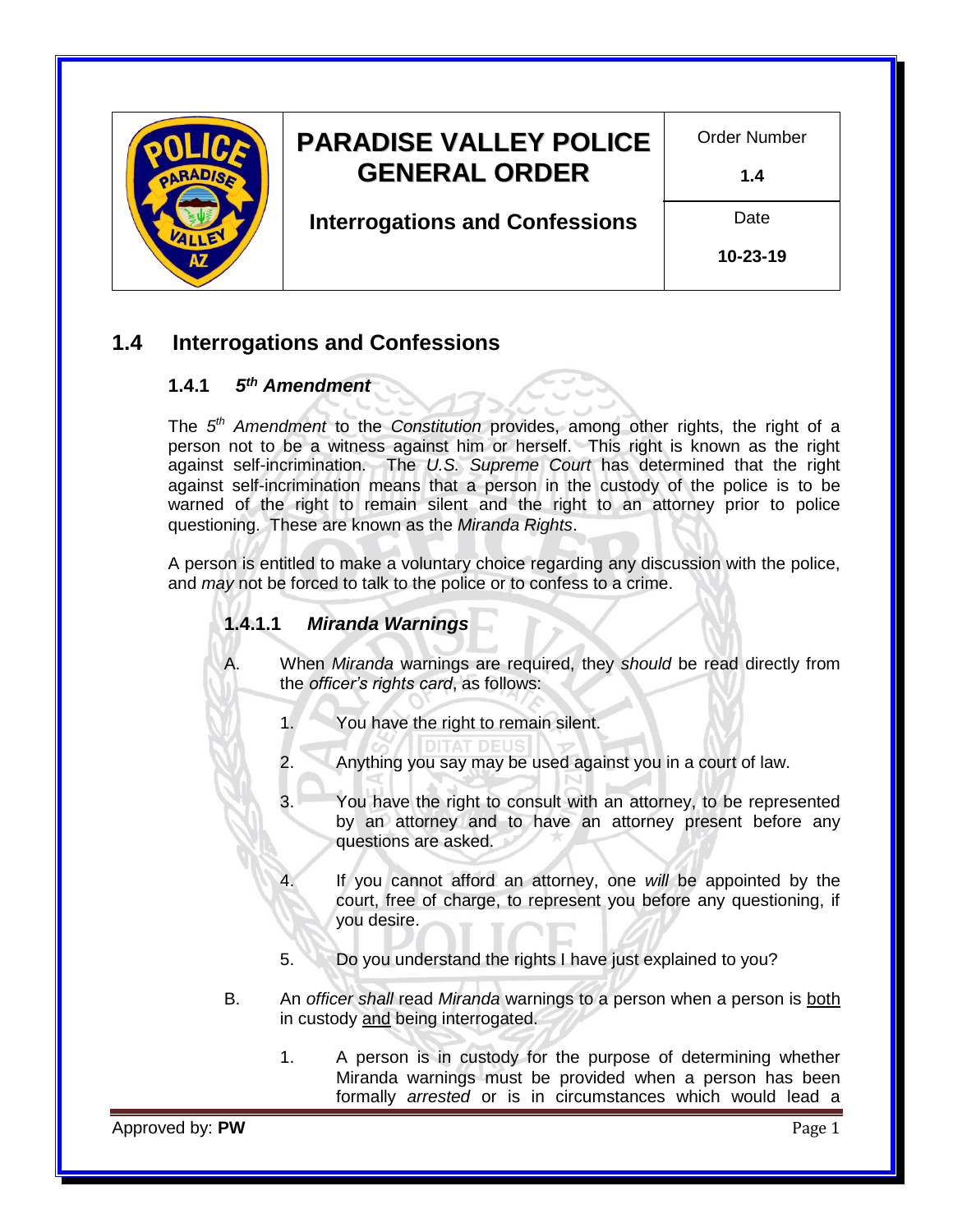

reasonable person to believe he or she was under arrest. This determination depends on the totality of the circumstances. A person is in custody for *[Miranda](http://www.uscourts.gov/educational-resources/educational-activities/facts-and-case-summary-miranda-v-arizona)* purposes when:

- the person has been actually placed under *arrest*, or
- the person's freedom of movement has been restrained to the degree associated with a formal *arrest* (i.e., handcuffs, guns, lockups, etc.).

A person may be seized under the  $4<sup>th</sup>$  Amendment (not free to leave), yet not considered to be in custody for purposes of Miranda (arrest or restraint to the degree associated with formal arrest).

- 2. An interrogation occurs when an *officer*:
	- asks direct questions which are likely to elicit an incriminating response, or
	- says something or performs some action that is reasonably likely to elicit an incriminating response (known as the functional equivalent of interrogation).
- C. There are situations in which a person has been detained for investigation or placed in custody, but Miranda warnings are not required prior to asking questions. Miranda warnings are not required to be read in the following situations:
	- 1. When public safety is paramount. The *[public safety exception](https://leb.fbi.gov/articles/legal-digest/legal-digest-the-public-safety-exception-to-miranda)* is limited and applies only when public safety is paramount and it is necessary for the *officer* to act as quickly as possible. When an *officer* arrives at the scene of a violent crime, for example, he/she *may* ask those on scene if there is anyone who needs immediate medical assistance without first reading *[Miranda](http://www.uscourts.gov/educational-resources/educational-activities/facts-and-case-summary-miranda-v-arizona)*. Similarly, the *officer* who chases a suspect known to be armed through a public area, but finds the person to be unarmed upon *arrest*, *may* immediately ask what happened to the gun. *Officers must* be aware that this *[exception](https://leb.fbi.gov/articles/legal-digest/legal-digest-the-public-safety-exception-to-miranda)* is permitted only when absolutely necessary – once the danger is eliminated, no further questions *may* be asked.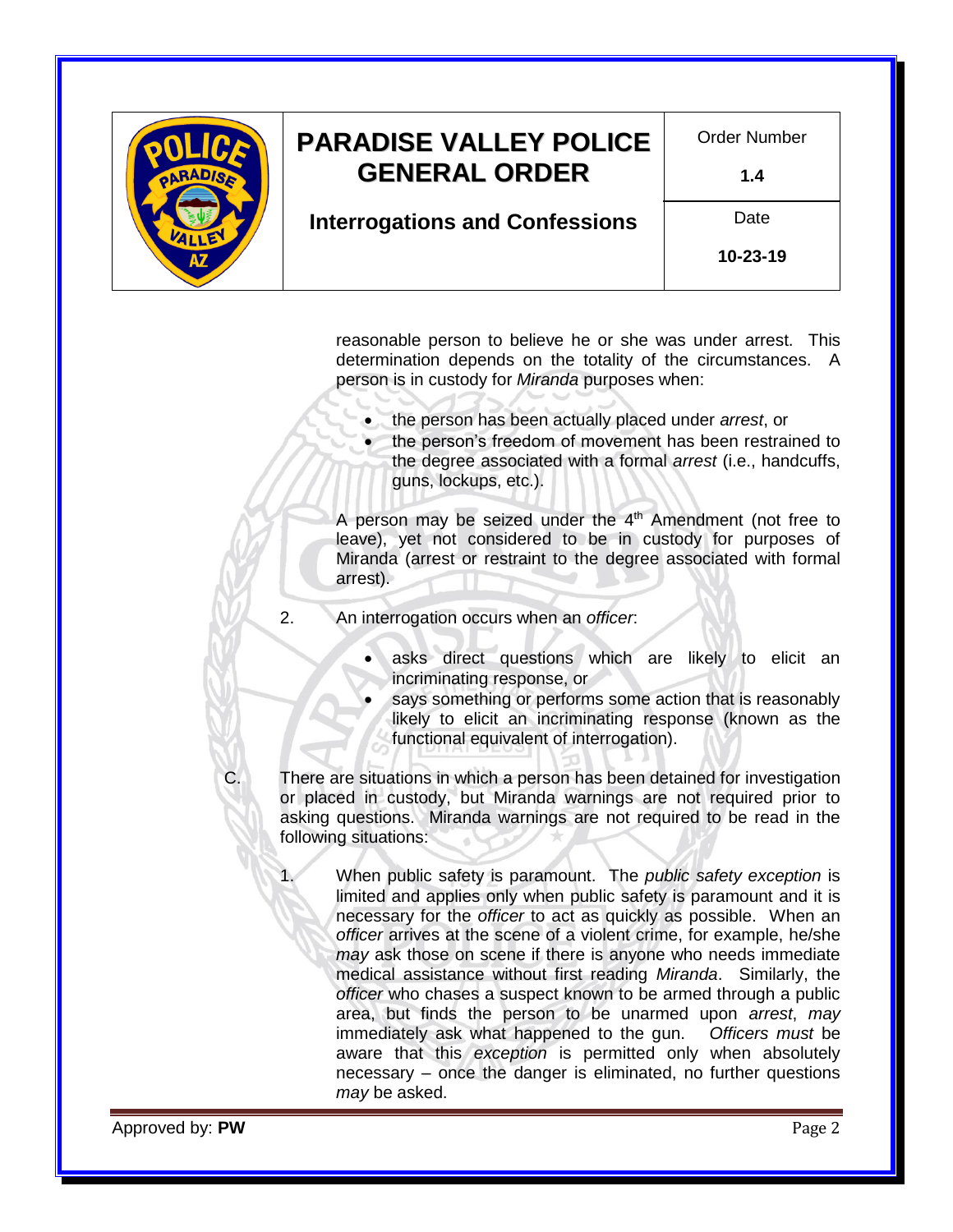

# **PARADISE VALLEY POLICE GENERAL ORDER**

Order Number

**1.4**

**Interrogations and Confessions**

**10-23-19**

Date

- 2. At traffic *stops*. *[Miranda](http://www.uscourts.gov/educational-resources/educational-activities/facts-and-case-summary-miranda-v-arizona)* warnings do not need to be read to persons *stopped* for traffic violations, unless the *stop* involves a crime, such as a DUI. *[Miranda](http://www.uscourts.gov/educational-resources/educational-activities/facts-and-case-summary-miranda-v-arizona)* is not required for the initial *stop* and questioning of a DUI suspect, however, the person *should* be read their *[Miranda](http://www.uscourts.gov/educational-resources/educational-activities/facts-and-case-summary-miranda-v-arizona)* warnings if the person is placed in custody and before interrogation.
- 3. When a person voluntarily enters a police station, or telephones a police *officer*, and makes a statement or confession. Until the person is taken into police custody, *Miranda warnings* are not required.
- 4. When a person who is in custody makes voluntary or spontaneous statements. Such statements are admissible as evidence even though *Miranda warnings* have not been read, even when made by a person who is in police custody. *Officers may* not ask clarifying questions about volunteered or spontaneous statements in the absence of a valid waiver of *[Miranda](http://www.uscourts.gov/educational-resources/educational-activities/facts-and-case-summary-miranda-v-arizona) Rights*. If warnings have not been read, or if the person has invoked his or her rights, the *officer should* simply document the statements made without asking any follow-up questions.
- 5. During the initial questioning at an investigative detention. Even though a person subject to investigative detention is not free to leave, *[Miranda](http://www.uscourts.gov/educational-resources/educational-activities/facts-and-case-summary-miranda-v-arizona)* does not apply until an *arrest* is made or the person's freedom of movement is limited to a degree commonly associated with an *arrest*. The initial few questions at an investigative detention, to determine whether criminal activity has occurred or is ongoing, do not require *[Miranda](http://www.uscourts.gov/educational-resources/educational-activities/facts-and-case-summary-miranda-v-arizona)*.
- 6. When asking routine booking questions. *[Miranda](http://www.uscourts.gov/educational-resources/educational-activities/facts-and-case-summary-miranda-v-arizona)* warnings are required only when a person is being interrogated about a crime. Routine booking questions are not considered interrogation.
- 7. When collecting handwriting, voice samples and/or other physical *evidence*. *[Miranda](http://www.uscourts.gov/educational-resources/educational-activities/facts-and-case-summary-miranda-v-arizona)* only applies to testimonial communication; it does not apply to physical *evidence*. As long as the *officer* does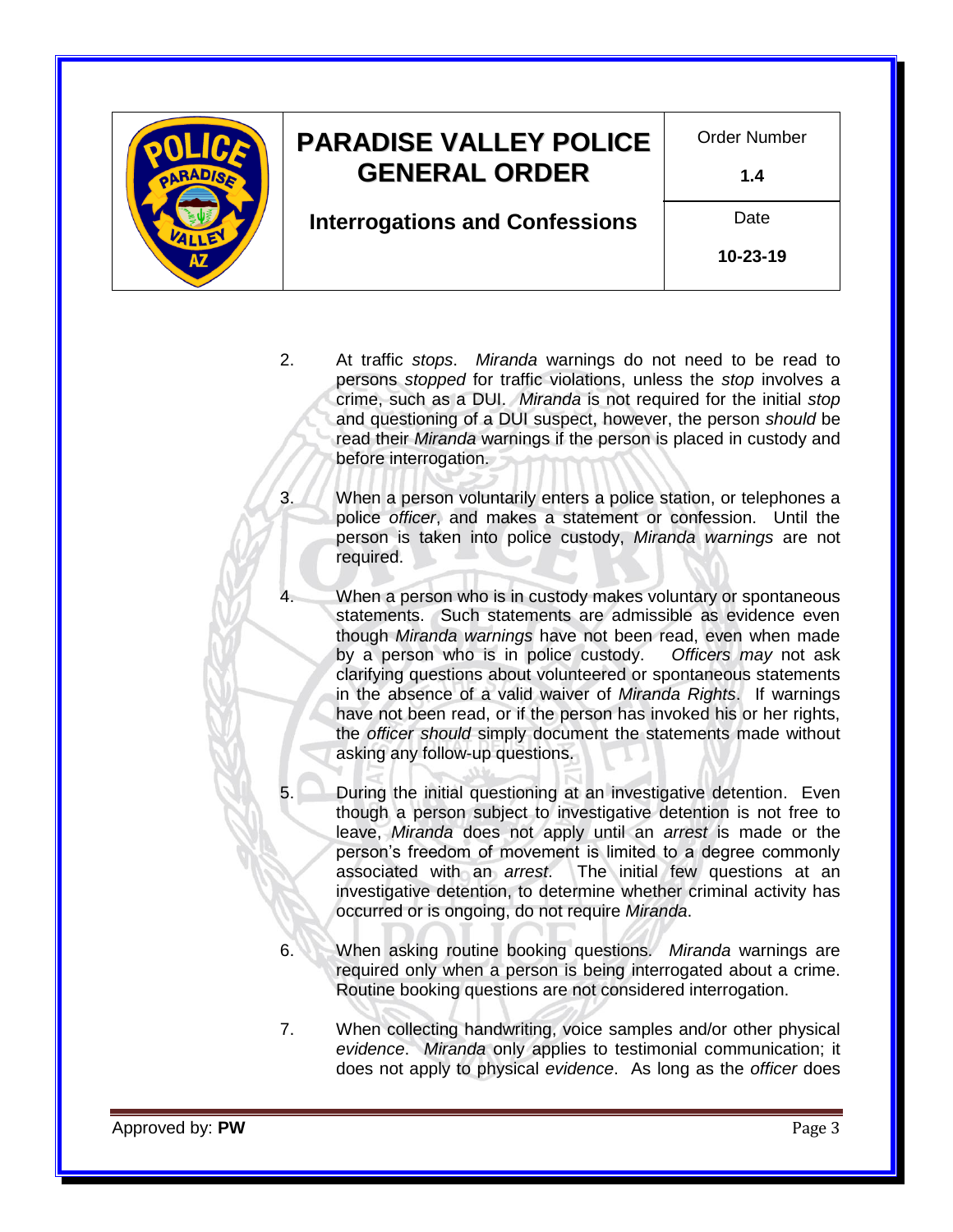

## **PARADISE VALLEY POLICE GENERAL ORDER**

Order Number

**1.4**

**Interrogations and Confessions**

**10-23-19**

Date

not interrogate the person while collecting the physical *evidence*, *[Miranda](http://www.uscourts.gov/educational-resources/educational-activities/facts-and-case-summary-miranda-v-arizona)* warnings are not required.

#### **1.4.1.2 Invocation of** *[Miranda](http://www.uscourts.gov/educational-resources/educational-activities/facts-and-case-summary-miranda-v-arizona) Rights*

Once a person invokes his/her rights, *officers* are to immediately stop questioning the person.

A. Invocation of right to silence.

If a person invokes the right to silence, the interrogation *must* immediately be stopped. No further questioning *may* take place unless the person changes their mind, either on their own or after a later request by the *officer*.

1. A person *may* change their mind about invoking their right to silence. If the person changes his/her mind and seeks to speak with the *officer* again, the *officer may* speak to and question the person but *must* first reread the *[Miranda](http://www.uscourts.gov/educational-resources/educational-activities/facts-and-case-summary-miranda-v-arizona)* warnings to the person and have the person waive their rights.

a. An *officer may* seek to reinitiate questioning. If a person invokes their right to silence, an *officer may* approach the person after a reasonable break in questioning (at least two hours), reread *[Miranda](http://www.uscourts.gov/educational-resources/educational-activities/facts-and-case-summary-miranda-v-arizona)*, and seek a waiver from the person.

b. The right to silence is not offense specific. The right to silence, once invoked, applies to questioning about all crimes, not just the one the person has been charged with committing.

- B. Invocation of Right to Counsel.
	- 1. If a person invokes their right to an attorney, the interrogation *must* immediately be stopped.
		- a. A person *may* change their mind about invoking their right to an attorney. If the person changes his/her mind and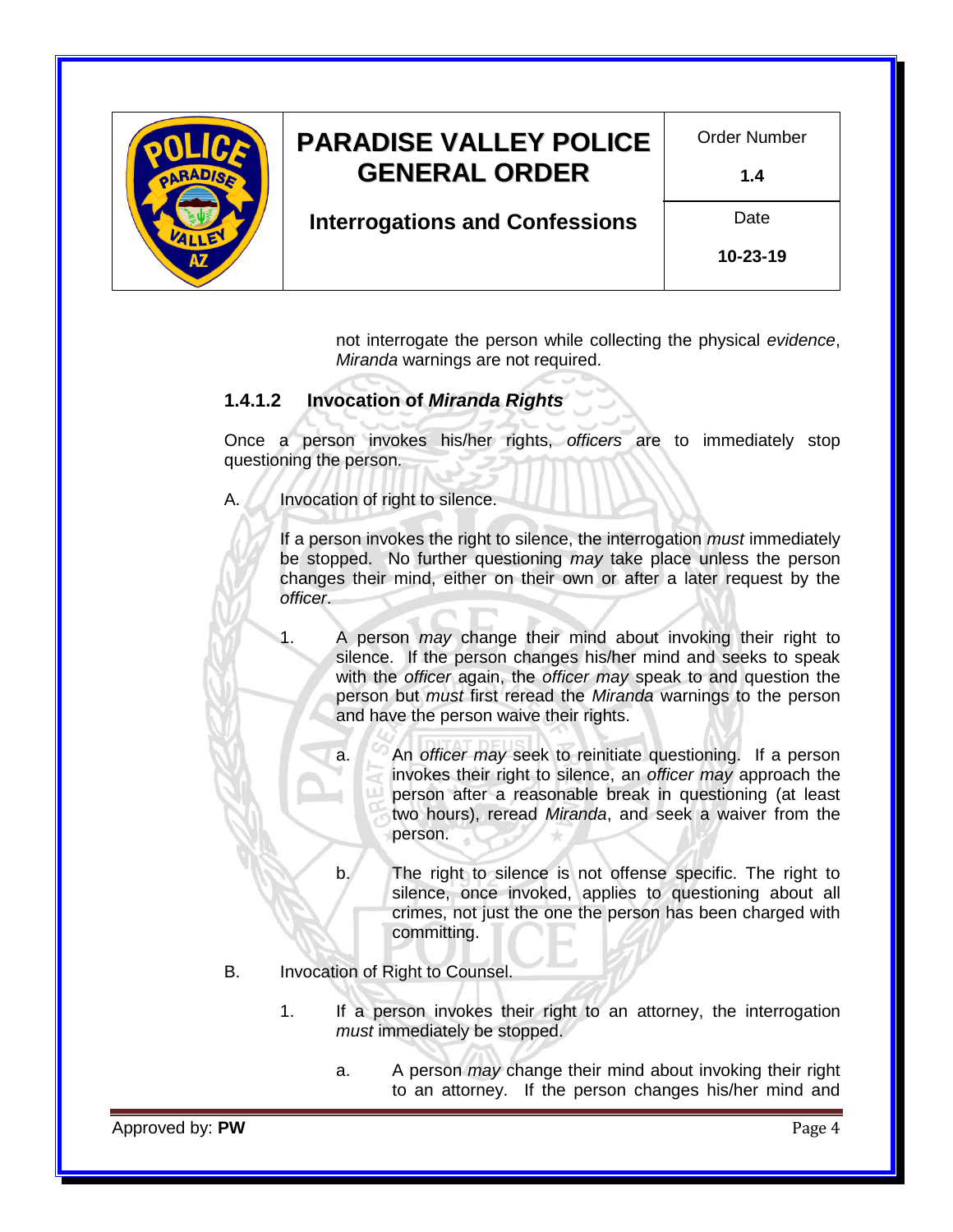|  | <b>PARADISE VALLEY POLICE</b><br><b>GENERAL ORDER</b> | Order Number<br>1.4    |
|--|-------------------------------------------------------|------------------------|
|  | <b>Interrogations and Confessions</b>                 | Date<br>$10 - 23 - 19$ |
|  |                                                       |                        |

seeks to speak with the *officer* again, the *officer may* speak to and question the person but *must* first reread the *[Miranda](http://www.uscourts.gov/educational-resources/educational-activities/facts-and-case-summary-miranda-v-arizona)* warnings to the person and have the person waive their rights.

b. Once the right to counsel is invoked an *officer may* not approach the person to try to get the person to change their mind. Further questioning is prohibited unless:

1) the suspect's attorney is present, or

2) the person initiates the conversation and waives the right previously invoked, or

- 3) the person is released from custody (or, if the person remains in jail or prison, is released into the general population) for at least 14 days, the *officer* rereads *[Miranda](http://www.uscourts.gov/educational-resources/educational-activities/facts-and-case-summary-miranda-v-arizona)* warnings, and the person waives the right previously invoked, or
- 4) the person has been sentenced on the crime charged.

#### **1.4.1.3** *[Miranda Rights](http://www.uscourts.gov/educational-resources/educational-activities/facts-and-case-summary-miranda-v-arizona)* **Waiver**

- A. A person *may* waive their rights with a written waiver, a verbal waiver, or through conduct which indicates a waiver. For example:
	- 1. A person *may* waive their rights by clearly stating that they understand their rights and waive their rights. At that point, an *officer may* begin asking questions.
	- 2. A person *may* waive their rights by simply answering questions once the warnings have been read.
	- 3. A person *may* make a conditional waiver "Depends on the question," for example. At that point, an *officer may* begin asking questions. If the person indicates they do not wish to answer a question, *officers may* continue with other questions, until the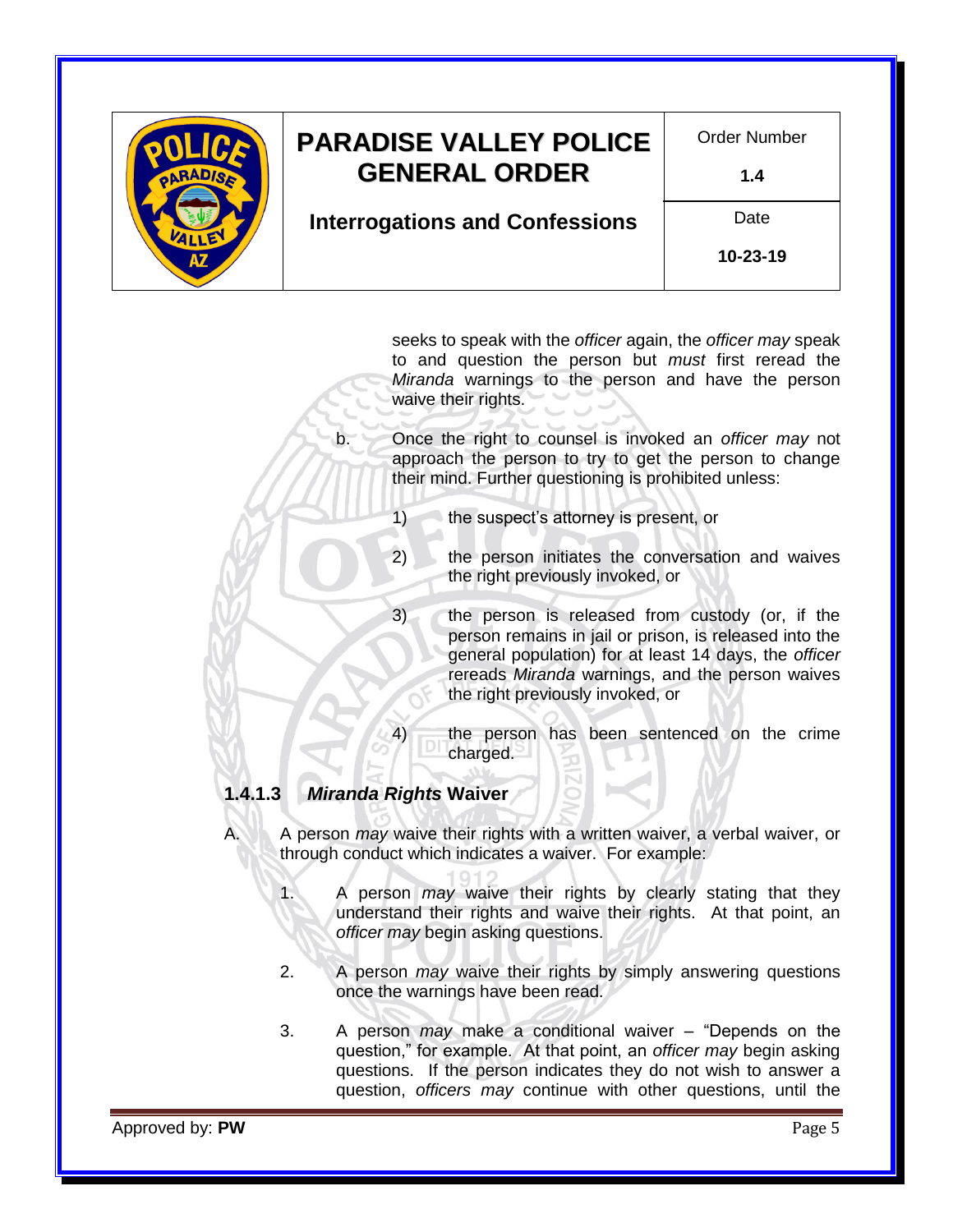

person states they do not want to answer any questions or requests an attorney.

4. A person *may* respond by saying something that is unclear or equivocal. Such statements *should* be clarified before questioning begins (or continues). A person might say, for example, "I don't know, do you think I need an attorney?" or "Maybe I *should* just wait and talk to you later," or "Hey, I don't have to answer your questions if I don't want to." These types of statements *should* be clarified by the interrogating *officers*. *Officers should* ask whether the person wishes to answer questions or not.

B. *Officers should* not offer advice or make any other comments about whether an attorney is needed.

C. When an officer becomes aware, during an interview or interrogation that a person may be mentally ill, the officer should proceed cautiously, explaining basic legal principles carefully in an effort to determine whether the person understands the situation. When it is apparent that a person does not understand or cannot communicate effectively, due to apparent mental illness, the officer should proceed to complete the contact or investigation without further interrogation.

### **1.4.2 Voluntariness/Miranda**

Confessions are presumed to be involuntary. Therefore, in addition to meeting *[Miranda](http://www.uscourts.gov/educational-resources/educational-activities/facts-and-case-summary-miranda-v-arizona)* requirements, an *officer must* be able to demonstrate that a confession was not coerced, that it was freely given and that it was not the result of duress or confusion. *Officers shall* not use coercion, threats or promises to elicit confessions or admissions. *Officers shall* not engage in excessively long interrogations without breaks for the suspect's personal needs, e.g., food, rest and use of the restroom facilities. Interrogation techniques *should* take into consideration the person's age, mental capacity, drug or alcohol impairment and general health.

#### **1.4.3 Juvenile Interrogations**

A. Juveniles have the same rights under *[Miranda](http://www.uscourts.gov/educational-resources/educational-activities/facts-and-case-summary-miranda-v-arizona)* as adults. In determining whether a juvenile is in custody for purposes of *[Miranda](http://www.uscourts.gov/educational-resources/educational-activities/facts-and-case-summary-miranda-v-arizona)*, the *officer should* consider the fact that the person is a juvenile. If the *officer* believes a juvenile, based on the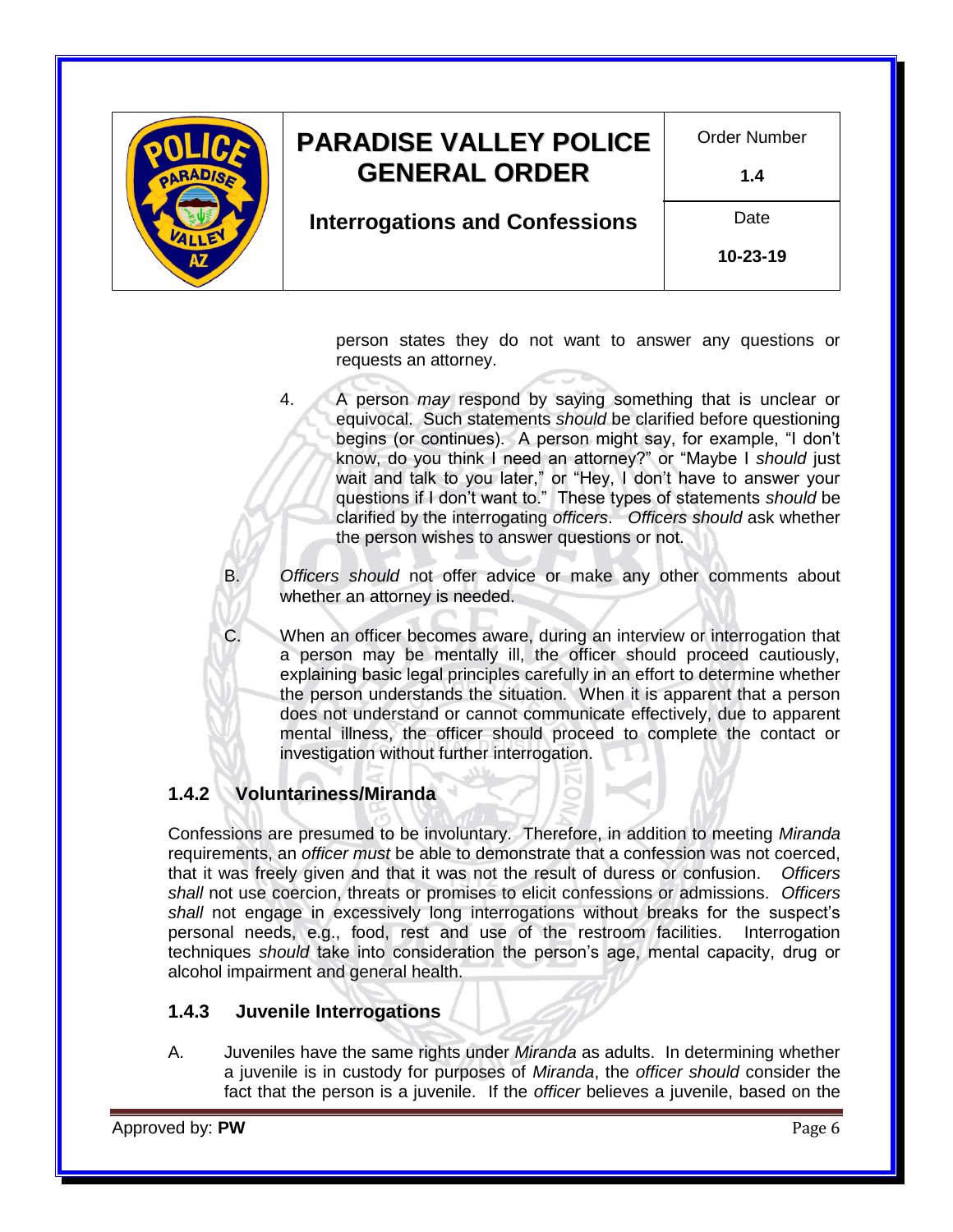

juvenile's age, would believe he/she is in custody, the *officer should* read the *[Juvenile Miranda](file://///NWDSS/PD_Info/01-%20PD%20General%20Orders/Supporting%20Policy%20Documents/Juvenile%20Miranda%20Warning.pdf) warnings.*

- B. A parent *may* invoke a *[juvenile's rights under Miranda](file://///NWDSS/PD_Info/01-%20PD%20General%20Orders/Supporting%20Policy%20Documents/Juvenile%20Miranda%20Warning.pdf)*. The law does not require a parent to be present at the interview of a juvenile. However, the presence or absence of a parent may affect whether statements made by the juvenile are considered to be voluntary and admissible. Unless the parent is a suspect or a co-defendant, an *officer shall*:
	- 1. make a reasonable effort to notify parents of the *arrest* of a juvenile.
	- 2. permit an in-custody juvenile who asks to call a parent to do so.
	- 3. ask, prior to the start of any questioning, if the juvenile wants a parent, guardian or custodian present during the interview and, unless time is of the essence, delay a reasonable period of time for the person to arrive.
		- a. If a parent refuses or is unable to respond in a reasonable time, inform the juvenile and clarify whether they are willing to answer questions without the parent being present.
		- b. If a parent is being disruptive during the interview, the parent *may* be asked to leave the interview. The *officer must* then clarify with the juvenile whether they are willing to answer questions without the parent being present.
		- c. If the juvenile does not want the parent to be present during questioning, and the juvenile appears to have the maturity and experience to reasonably make such a decision, the parent may be excluded from the interview.
- C. *Officers* have an obligation to ensure that the juvenile understands his or her *[Miranda](file://///NWDSS/PD_Info/01-%20PD%20General%20Orders/Supporting%20Policy%20Documents/Juvenile%20Miranda%20Warning.pdf) Rights* and waives those rights voluntarily. There is a heightened concern with the voluntariness of confessions by juveniles. An *officer should* not interrogate a juvenile if the *officer* believes the juvenile is incapable of intelligently understanding their rights. Officers should consider the age, intelligence, educational background, mental capacity, physical condition, prior experience in the criminal justice system, need for an interpreter and injury (if any) of the juvenile prior to questioning. *Officers shall*: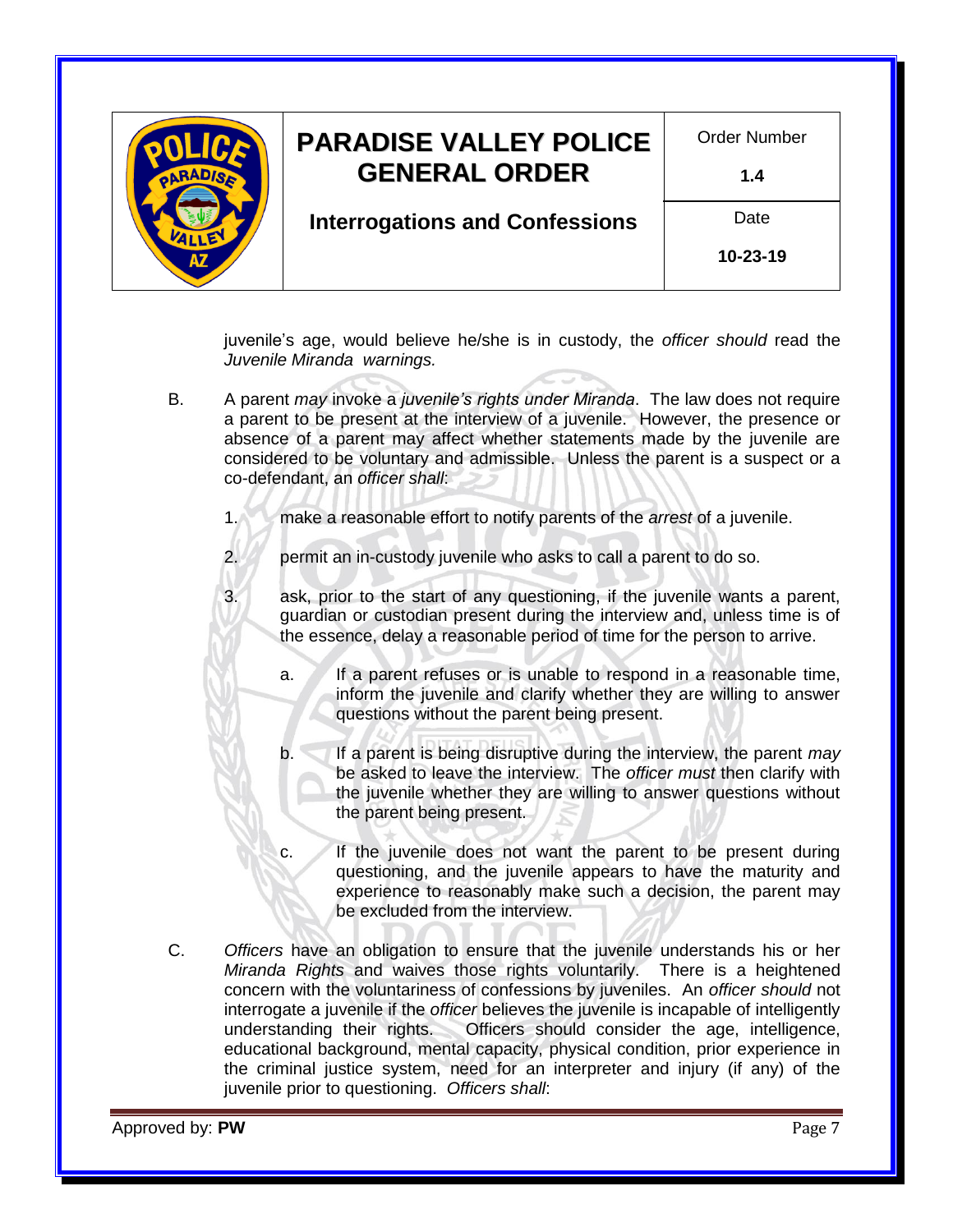

- 1. use or complete the form required by the prosecuting attorney or court for *[Juvenile Miranda](file://///NWDSS/PD_Info/01-%20PD%20General%20Orders/Supporting%20Policy%20Documents/Juvenile%20Miranda%20Warning.pdf)*, if a specific form is required by the local prosecution office or court; if none, advise a juvenile of *[Miranda](file://///NWDSS/PD_Info/01-%20PD%20General%20Orders/Supporting%20Policy%20Documents/Juvenile%20Miranda%20Warning.pdf) Rights* following the same guidelines for an adult interview or interrogation.
- 2. if further explanation of the rights is necessary, thoroughly document the explanation that was provided in the *officer*'s *report*, or electronically record it.
- 3. advise the juvenile, when applicable, that the juvenile either *may* be, or *will* be, tried as an adult. See *[A.R.S. § 13-501](http://www.azleg.gov/viewdocument/?docName=http://www.azleg.gov/ars/13/00501.htm)*.
- 4. limit the duration of the interview to a reasonable period of time (not to exceed two hours without *supervisory* approval).
- 5. limit to two the number of *officers* present during the interview (under normal circumstances).

#### **1.4.4** *6 th [Amendment](https://www.gpo.gov/fdsys/pkg/GPO-CONAN-2002/pdf/GPO-CONAN-2002-9-7.pdf)* **Right to Counsel**

- A. The *6 th [Amendment](https://www.gpo.gov/fdsys/pkg/GPO-CONAN-2002/pdf/GPO-CONAN-2002-9-7.pdf)* to the *[Constitution](http://www.azleg.gov/constitution/)* provides, among other rights, that a person has the right to the assistance of an attorney whenever a person is charged with an offense that *may* result in jail time (a loss of liberty). This right to an attorney begins when a person is indicted for a crime, a complaint is filed for a criminal offense, or a person has an initial appearance in a criminal case. This right to counsel means, among other things, that the person is entitled to have an attorney present during any dealings with police or prosecutors concerning the pending charges.
- B. In *[Arizona](State%20of%20Arizona)*, formal adversary proceedings begin once the person has had an initial appearance or has been indicted. After a person has been indicted or had an initial appearance, *officers may* question the person in any of the following circumstances:
	- 1. the person's attorney is present.
	- 2. the questioning relates to a different crime than the one for which the person is facing charges.